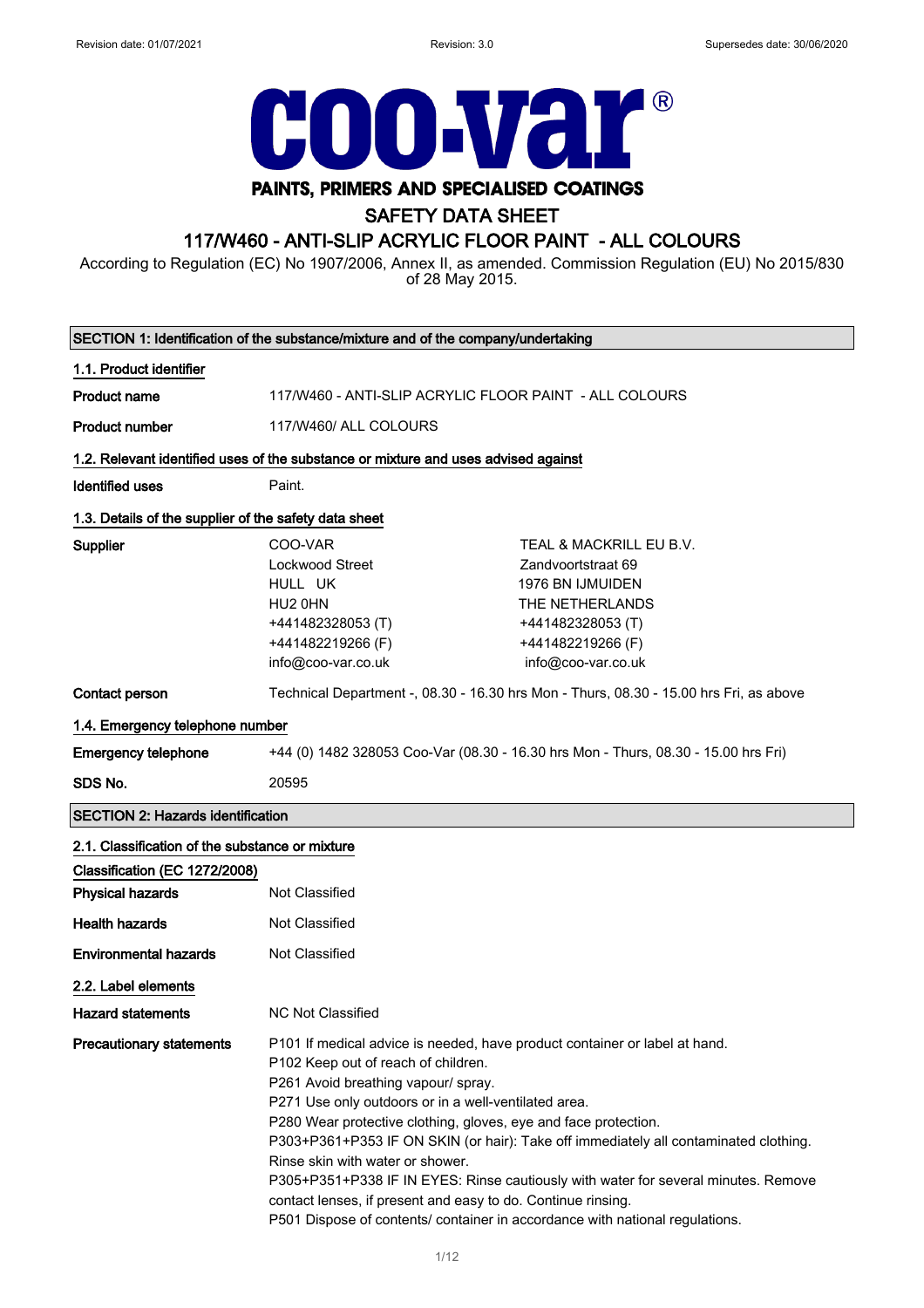| Supplemental label | Contains a biocidal product: C(M)IT/MIT (3:1) and BIT                                     |
|--------------------|-------------------------------------------------------------------------------------------|
| information        |                                                                                           |
|                    | <b>Supplementary precautionary</b> P403+P235 Store in a well-ventilated place. Keep cool. |

# statements

### 2.3. Other hazards

This product does not contain any substances classified as PBT or vPvB.

| SECTION 3: Composition/information on ingredients |                      |                                           |          |
|---------------------------------------------------|----------------------|-------------------------------------------|----------|
| 3.2. Mixtures                                     |                      |                                           |          |
| <b>Calcium Carbonate</b>                          |                      |                                           | 10-30%   |
| CAS number: 1317-65-3                             | EC number: 215-279-6 |                                           |          |
|                                                   |                      |                                           |          |
| Classification                                    |                      | Classification (67/548/EEC or 1999/45/EC) |          |
| Not Classified                                    |                      |                                           |          |
|                                                   |                      |                                           |          |
| Diatomaceous Earth                                |                      |                                           | $1 - 5%$ |
| CAS number: 61790-53-2                            | EC number: 310-127-6 |                                           |          |
| Classification                                    |                      | Classification (67/548/EEC or 1999/45/EC) |          |
| Not Classified                                    |                      |                                           |          |
|                                                   |                      |                                           |          |
| Monopropylene glycol                              |                      |                                           | $1 - 5%$ |
| CAS number: 57-55-6                               | EC number: 200-338-0 | REACH registration number: 01-            |          |
|                                                   |                      | 2119456809-23-xxxx                        |          |
| Classification                                    |                      |                                           |          |
| Not Classified                                    |                      | Classification (67/548/EEC or 1999/45/EC) |          |
|                                                   |                      |                                           |          |
| Calcium Magnesium Carbonate                       |                      |                                           | $1 - 5%$ |
| CAS number: 16389-88-1                            | EC number: 240-440-2 |                                           |          |
| Classification                                    |                      | Classification (67/548/EEC or 1999/45/EC) |          |
| Not Classified                                    |                      |                                           |          |

The Full Text for all R-Phrases and Hazard Statements are Displayed in Section 16.

| <b>SECTION 4: First aid measures</b><br>4.1. Description of first aid measures |                                                                                                                                                                                                                                                                                                                            |  |
|--------------------------------------------------------------------------------|----------------------------------------------------------------------------------------------------------------------------------------------------------------------------------------------------------------------------------------------------------------------------------------------------------------------------|--|
|                                                                                |                                                                                                                                                                                                                                                                                                                            |  |
| Inhalation                                                                     | Remove affected person from source of contamination. Move affected person to fresh air and<br>keep warm and at rest in a position comfortable for breathing. Get medical attention if any<br>discomfort continues. Place unconscious person on their side in the recovery position and<br>ensure breathing can take place. |  |
| Ingestion                                                                      | DO NOT induce vomiting. Get medical attention immediately. Move affected person to fresh<br>air and keep warm and at rest in a position comfortable for breathing.                                                                                                                                                         |  |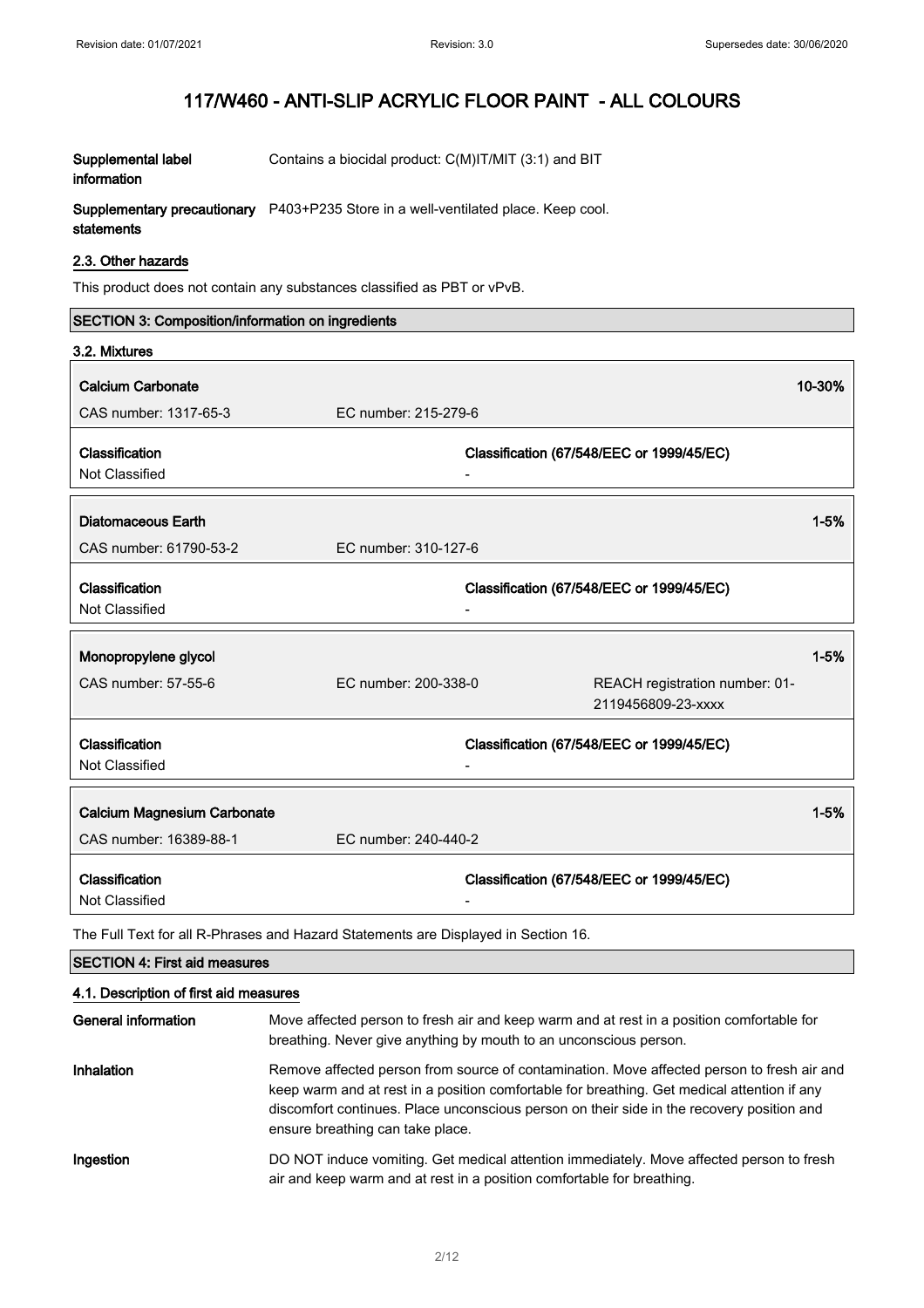| Skin contact                                               | Remove affected person from source of contamination. Remove contaminated clothing<br>immediately and wash skin with soap and water.                                                                                                                                                                          |  |  |
|------------------------------------------------------------|--------------------------------------------------------------------------------------------------------------------------------------------------------------------------------------------------------------------------------------------------------------------------------------------------------------|--|--|
| Eye contact                                                | Remove any contact lenses and open eyelids wide apart. Continue to rinse for at least 15<br>minutes and get medical attention.                                                                                                                                                                               |  |  |
|                                                            | 4.2. Most important symptoms and effects, both acute and delayed                                                                                                                                                                                                                                             |  |  |
| <b>General information</b>                                 | Get medical attention promptly if symptoms occur after washing.                                                                                                                                                                                                                                              |  |  |
|                                                            | 4.3. Indication of any immediate medical attention and special treatment needed                                                                                                                                                                                                                              |  |  |
| Notes for the doctor                                       | No specific recommendations.                                                                                                                                                                                                                                                                                 |  |  |
| <b>SECTION 5: Firefighting measures</b>                    |                                                                                                                                                                                                                                                                                                              |  |  |
| 5.1. Extinguishing media                                   |                                                                                                                                                                                                                                                                                                              |  |  |
| Suitable extinguishing media                               | Extinguish with foam, carbon dioxide, dry powder or water fog. Do not use water jet as an<br>extinguisher, as this will spread the fire.                                                                                                                                                                     |  |  |
| 5.2. Special hazards arising from the substance or mixture |                                                                                                                                                                                                                                                                                                              |  |  |
| Specific hazards                                           | The product is non-combustible. Toxic and corrosive gases or vapours.                                                                                                                                                                                                                                        |  |  |
| 5.3. Advice for firefighters                               |                                                                                                                                                                                                                                                                                                              |  |  |
| Protective actions during<br>firefighting                  | Avoid breathing fire gases or vapours. Avoid the spillage or runoff entering drains, sewers or<br>watercourses. Cool containers exposed to flames with water until well after the fire is out.                                                                                                               |  |  |
| Special protective equipment<br>for firefighters           | Wear positive-pressure self-contained breathing apparatus (SCBA) and appropriate protective<br>clothing.                                                                                                                                                                                                     |  |  |
|                                                            | <b>SECTION 6: Accidental release measures</b>                                                                                                                                                                                                                                                                |  |  |
|                                                            | 6.1. Personal precautions, protective equipment and emergency procedures                                                                                                                                                                                                                                     |  |  |
| <b>Personal precautions</b>                                | Avoid inhalation of vapours and contact with skin and eyes. Provide adequate ventilation.<br>Wear protective clothing as described in Section 8 of this safety data sheet.                                                                                                                                   |  |  |
| 6.2. Environmental precautions                             |                                                                                                                                                                                                                                                                                                              |  |  |
| <b>Environmental precautions</b>                           | Avoid discharge into drains or watercourses or onto the ground. Contain spillage with sand,<br>earth or other suitable non-combustible material. Spillages or uncontrolled discharges into<br>watercourses must be reported immediately to the Environmental Agency or other appropriate<br>regulatory body. |  |  |
| 6.3. Methods and material for containment and cleaning up  |                                                                                                                                                                                                                                                                                                              |  |  |
| Methods for cleaning up                                    | Avoid the spillage or runoff entering drains, sewers or watercourses. Absorb in vermiculite, dry<br>sand or earth and place into containers. Collect and place in suitable waste disposal<br>containers and seal securely. For waste disposal, see Section 13.                                               |  |  |
| 6.4. Reference to other sections                           |                                                                                                                                                                                                                                                                                                              |  |  |
| Reference to other sections                                | For personal protection, see Section 8.                                                                                                                                                                                                                                                                      |  |  |
| <b>SECTION 7: Handling and storage</b>                     |                                                                                                                                                                                                                                                                                                              |  |  |
| 7.1. Precautions for safe handling                         |                                                                                                                                                                                                                                                                                                              |  |  |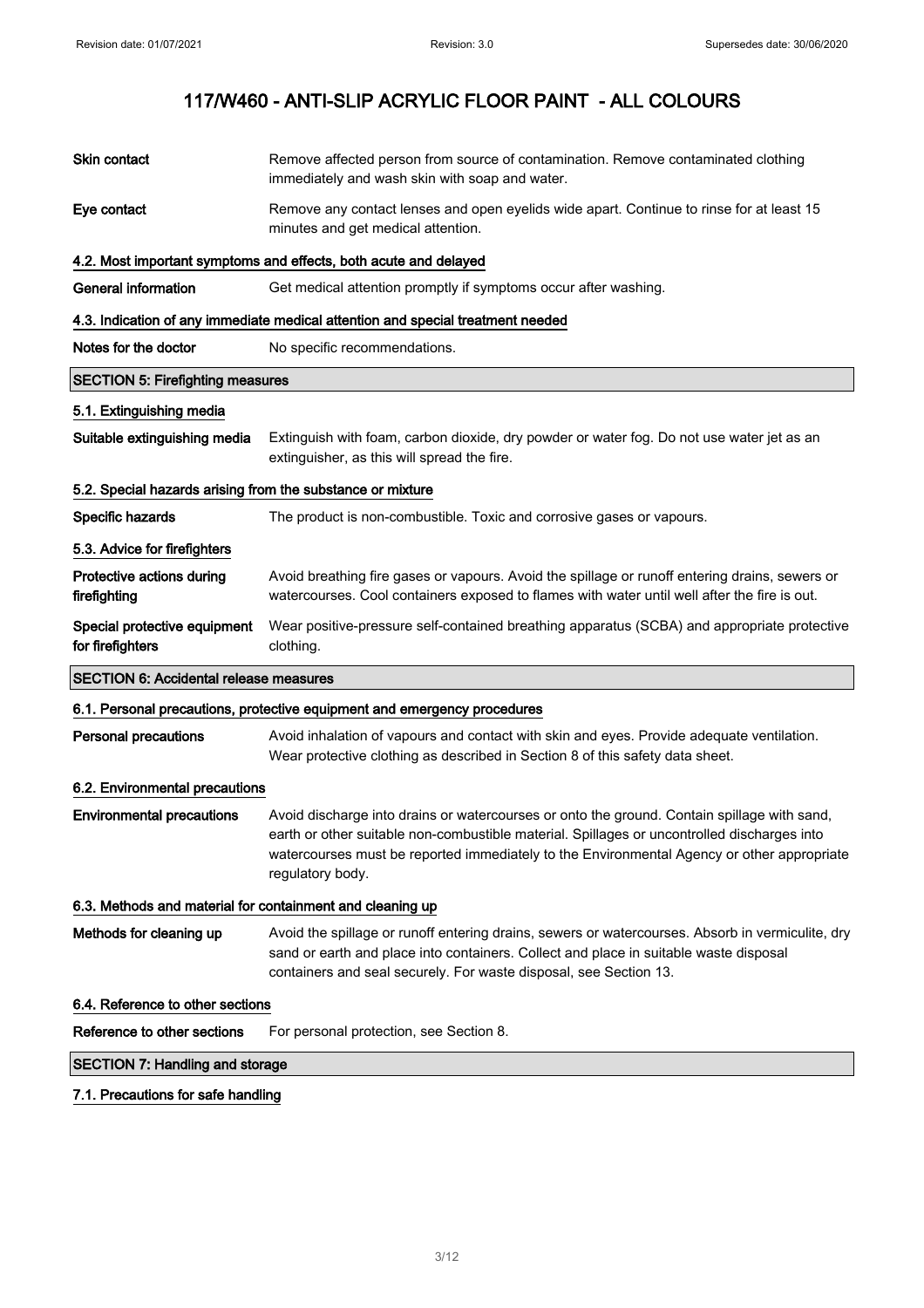| Usage precautions | Keep away from heat, sparks and open flame. Avoid spilling. Avoid contact with skin and<br>eyes. Avoid inhalation of vapours and spray mists. Do not eat, drink or smoke when using the<br>product. Good personal hygiene procedures should be implemented. Wash hands and any<br>other contaminated areas of the body with soap and water before leaving the work site. The<br>Manual Handling Operations Regulations may apply to the handling of containers of this<br>product. To assist employers, the following method of calculating the weight for any pack size<br>is given. Take the pack size volume in litres and multiply this figure by the specific gravity |
|-------------------|----------------------------------------------------------------------------------------------------------------------------------------------------------------------------------------------------------------------------------------------------------------------------------------------------------------------------------------------------------------------------------------------------------------------------------------------------------------------------------------------------------------------------------------------------------------------------------------------------------------------------------------------------------------------------|
|                   | value given in section 9. This will give the net weight of the coating in kilograms. Allowance<br>will then have to be made for the immediate packaging to give an approximate gross weight.                                                                                                                                                                                                                                                                                                                                                                                                                                                                               |

### 7.2. Conditions for safe storage, including any incompatibilities

| Storage precautions      | Store in closed original container at temperatures between 5°C and 25°C. Keep away from<br>heat, sparks and open flame. Protect from freezing and direct sunlight. Keep container tightly<br>closed. Keep containers upright. Store away from the following materials: Oxidising materials.<br>Alkalis, Acids, |
|--------------------------|----------------------------------------------------------------------------------------------------------------------------------------------------------------------------------------------------------------------------------------------------------------------------------------------------------------|
| 7.3. Specific end use(s) |                                                                                                                                                                                                                                                                                                                |
| Specific end use(s)      | The identified uses for this product are detailed in Section 1.2.                                                                                                                                                                                                                                              |
| Usage description        | Collect and place in suitable waste disposal containers and seal securely. Label the<br>containers containing waste and contaminated materials and remove from the area as soon<br>as possible.                                                                                                                |

### SECTION 8: Exposure controls/Personal protection

#### 8.1. Control parameters

Occupational exposure limits

### Calcium Carbonate

Long-term exposure limit (8-hour TWA): WEL 10 mg/m<sup>3</sup> inhalable dust Long-term exposure limit (8-hour TWA): WEL 4 mg/m<sup>3</sup> respirable dust

#### Diatomaceous Earth

Long-term exposure limit (8-hour TWA): WEL 1.2 mg/m<sup>3</sup> respirable dust

### Monopropylene glycol

Long-term exposure limit (8-hour TWA): WEL 150 ppm 10 mg/m<sup>3</sup>

### Calcium Magnesium Carbonate

Long-term exposure limit (8-hour TWA): WEL 4 mg/m3 resp.dust

### Cellulose, 2 - hydroxyethyl ether, retarded

Long-term exposure limit (8-hour TWA): WEL 10 mg/m3 total dust Short-term exposure limit (15-minute): WEL 4 mg/m3 resp.dust

### ZINC PYRITHIONE

Long-term exposure limit (8-hour TWA): WEL 0.35 mg/m<sup>3</sup> WEL = Workplace Exposure Limit.

### Monopropylene glycol (CAS: 57-55-6)

DNEL Workers - Inhalation; Long term systemic effects: 168 mg/m<sup>3</sup> Workers - Inhalation; Long term local effects: 10 mg/m<sup>3</sup> Consumer - Inhalation; Long term local effects: 10 mg/m<sup>3</sup> Consumer - Inhalation; Long term systemic effects: 50 mg/m<sup>3</sup>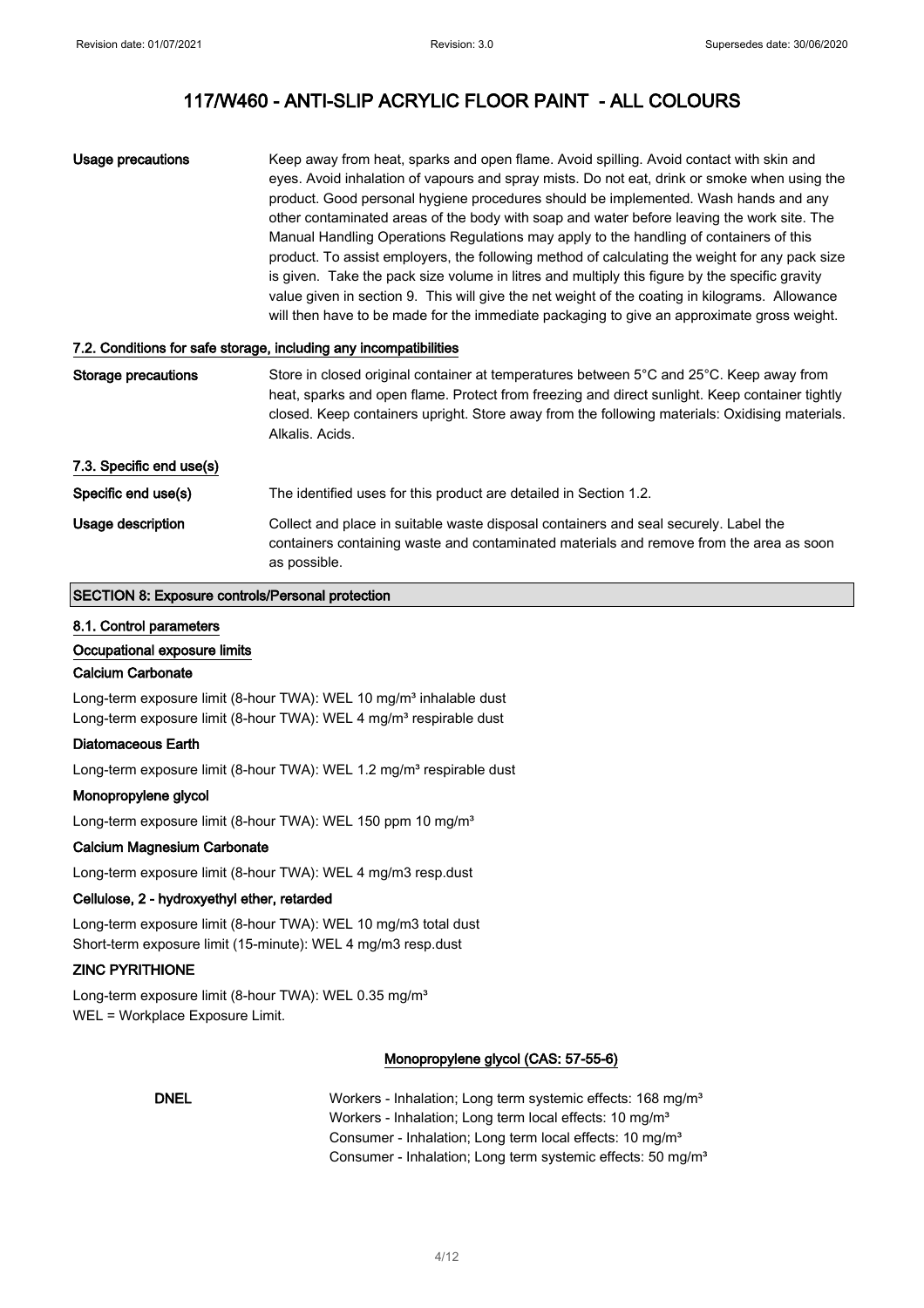| <b>PNEC</b> | - Fresh water; 260 mg/l<br>- marine water; 26 mg/l<br>- Sediment (Freshwater); 572 mg/l<br>- Sediment (Marinewater); 57.2 mg/l<br>- Soil; 50 mg/kg<br>- STP; 20000 mg/l<br>- Intermittent release; 183 mg/l                                                                                                                                         |
|-------------|-----------------------------------------------------------------------------------------------------------------------------------------------------------------------------------------------------------------------------------------------------------------------------------------------------------------------------------------------------|
|             | 2,2,4 Trimethyl 1,3 Pentanediol Monoisobutyrate (CAS: 25265-77-4)                                                                                                                                                                                                                                                                                   |
| <b>DNEL</b> | Workers - Dermal; Long term systemic effects: 13.9 mg/kg/day<br>Workers - Inhalation; Long term systemic effects: 49 mg/m <sup>3</sup><br>Consumer - Oral; Long term systemic effects: 8.33 mg/kg/day<br>Consumer - Dermal; Long term systemic effects: 8.33 mg/kg/day<br>Consumer - Inhalation; Long term systemic effects: 14.5 mg/m <sup>3</sup> |
| <b>PNEC</b> | - Fresh water: 0.015 mg/l<br>- Sediment (Freshwater); 0.78 mg/kg<br>- STP; 7.5 mg/l<br>- marine water; 0.002 mg/l<br>- Sediment (Marinewater); 0.078 mg/kg<br>- Soil; 0.147 mg/kg                                                                                                                                                                   |
|             | Sodium Benzoate (CAS: 532-32-1)                                                                                                                                                                                                                                                                                                                     |
| <b>DNEL</b> | Industry - Dermal; Long term systemic effects: 62.5 mg/kg/day                                                                                                                                                                                                                                                                                       |

Consumer - Dermal; Long term systemic effects: 31.25 mg/kg Consumer - Oral; Long term systemic effects: 16.6 mg/kg Workers - Inhalation; Long term systemic effects: 3 mg/m<sup>3</sup> Workers - Inhalation; Long term local effects: 0.1 mg/m<sup>3</sup> Consumer - Inhalation; Long term systemic effects: 1.5 mg/m<sup>3</sup> Consumer - Inhalation; Long term local effects: 0.06 mg/m<sup>3</sup>

### 8.2. Exposure controls

Protective equipment



Appropriate engineering controls

Provide adequate ventilation. Observe Occupational Exposure Limits and minimise the risk of inhalation of vapours.

Eye/face protection Wear approved, tight fitting safety glasses where splashing is probable.

Hand protection To protect hands from chemicals, gloves should comply with European Standards EN388 and 374. As a general principle, exposure should be managed by means other than the provision of protective gloves. Manufacturers' performance data suggest that the optimum glove for use should be: Neoprene, nitrile, polyethylene or PVC. Barrier cream applied before work may make it easier to clean the skin after exposure, but does not prevent absorption through the skin. It should be noted that liquid may penetrate the gloves. Frequent changes are recommended. The most suitable glove should be chosen in consultation with the glove supplier/manufacturer, who can provide information about the breakthrough time of the glove material.

Other skin and body protection

Wear appropriate clothing to prevent reasonably probable skin contact.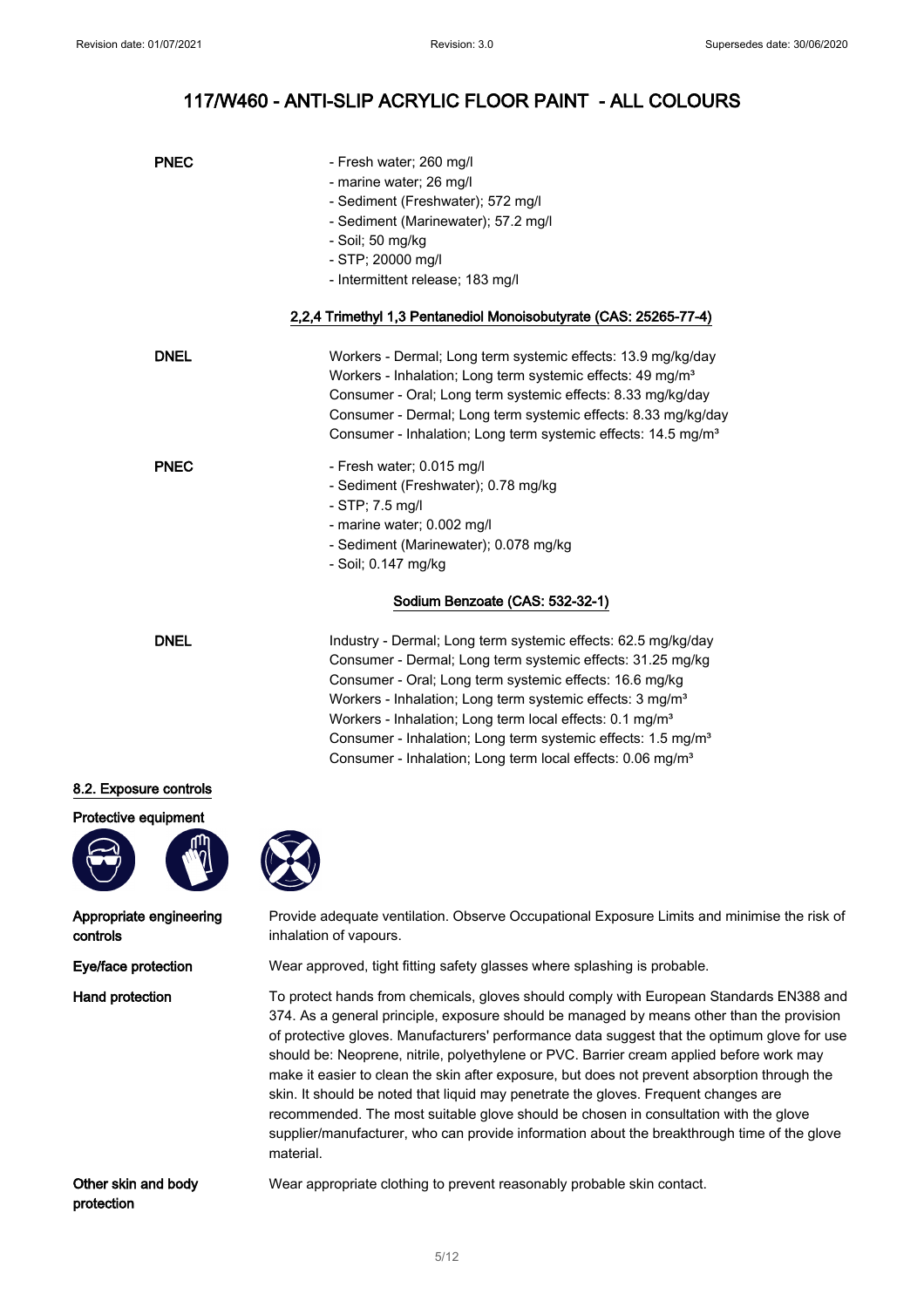| Hygiene measures              | No specific hygiene procedures recommended but good personal hygiene practices should<br>always be observed when working with chemical products.                                                                                          |
|-------------------------------|-------------------------------------------------------------------------------------------------------------------------------------------------------------------------------------------------------------------------------------------|
| <b>Respiratory protection</b> | Protection against nuisance dust must be used when the airborne concentration exceeds 10<br>mg/m3. In case of inadequate ventilation or risk of inhalation of dust, use suitable respiratory<br>equipment with particle filter (type P2). |

### SECTION 9: Physical and chemical properties

| 9.1. Information on basic physical and chemical properties |                                                                                                                                    |  |
|------------------------------------------------------------|------------------------------------------------------------------------------------------------------------------------------------|--|
| Appearance                                                 | Viscous liquid. Coloured liquid.                                                                                                   |  |
| Colour                                                     | Red. Green. Various colours                                                                                                        |  |
| Odour                                                      | Mild.                                                                                                                              |  |
| <b>Odour threshold</b>                                     | Not determined.                                                                                                                    |  |
| <b>Melting point</b>                                       | Not applicable.                                                                                                                    |  |
| Initial boiling point and range                            | Not determined.                                                                                                                    |  |
| Flash point                                                | Not applicable.                                                                                                                    |  |
| <b>Evaporation rate</b>                                    | Not determined.                                                                                                                    |  |
| <b>Evaporation factor</b>                                  | Not determined.                                                                                                                    |  |
| Flammability (solid, gas)                                  | Not applicable.                                                                                                                    |  |
| Upper/lower flammability or<br>explosive limits            | Not applicable.                                                                                                                    |  |
| Vapour pressure                                            | Not determined.                                                                                                                    |  |
| Vapour density                                             | Not determined.                                                                                                                    |  |
| <b>Relative density</b>                                    | 1.2 - 1.3 @ @ 20 $C^{\circ}C$                                                                                                      |  |
| <b>Bulk density</b>                                        | Not applicable.                                                                                                                    |  |
| Solubility(ies)                                            | Miscible with water                                                                                                                |  |
| Auto-ignition temperature                                  | Not applicable.                                                                                                                    |  |
| <b>Viscosity</b>                                           | 2.5 (Rotothinner) P @ 25 C°C                                                                                                       |  |
| <b>Explosive properties</b>                                | Not applicable.                                                                                                                    |  |
| Explosive under the influence<br>of a flame                | Not considered to be explosive.                                                                                                    |  |
| <b>Oxidising properties</b>                                | The mixture itself has not been tested but none of the ingredient substances meet the criteria<br>for classification as oxidising. |  |
| 9.2. Other information                                     |                                                                                                                                    |  |

| <b>SECTION 10: Stability and reactivity</b> |                                                                     |  |
|---------------------------------------------|---------------------------------------------------------------------|--|
| 10.1. Reactivity                            |                                                                     |  |
| <b>Reactivity</b>                           | There are no known reactivity hazards associated with this product. |  |
| 10.2. Chemical stability                    |                                                                     |  |
| <b>Stability</b>                            | Stable at normal ambient temperatures and when used as recommended. |  |
| 10.3. Possibility of hazardous reactions    |                                                                     |  |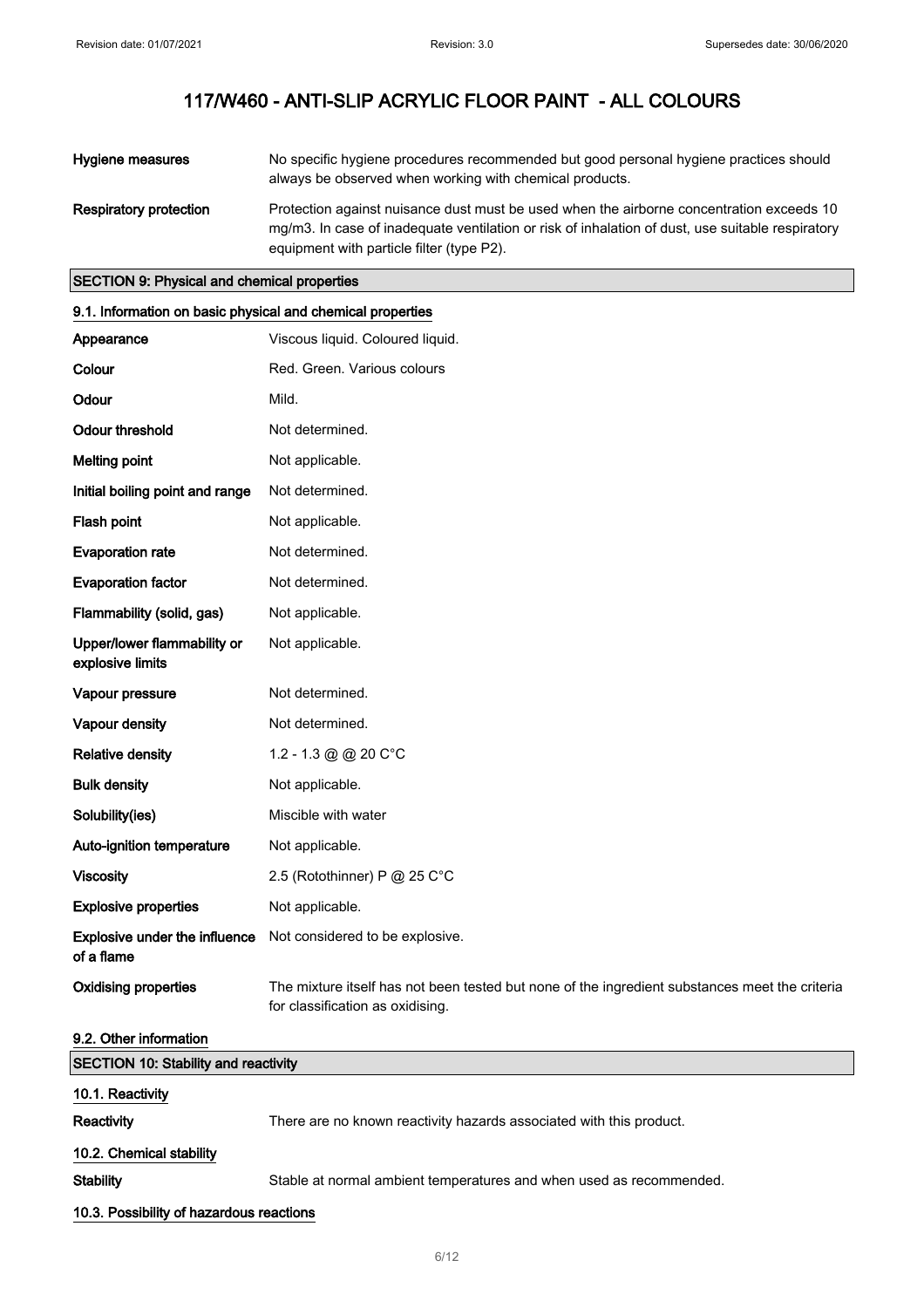| Possibility of hazardous<br>reactions        | Not determined.                                                                                                           |  |
|----------------------------------------------|---------------------------------------------------------------------------------------------------------------------------|--|
| 10.4. Conditions to avoid                    |                                                                                                                           |  |
| <b>Conditions to avoid</b>                   | Avoid heat, flames and other sources of ignition. Avoid contact with the following materials:<br>Acids. Oxidising agents. |  |
| 10.5. Incompatible materials                 |                                                                                                                           |  |
| <b>Materials to avoid</b>                    | Strong alkalis. Strong acids. Strong oxidising agents.                                                                    |  |
| 10.6. Hazardous decomposition products       |                                                                                                                           |  |
| Hazardous decomposition<br>products          | Oxides of carbon. Thermal decomposition or combustion may liberate carbon oxides and<br>other toxic gases or vapours.     |  |
| <b>SECTION 11: Toxicological information</b> |                                                                                                                           |  |
| 11.1. Information on toxicological effects   |                                                                                                                           |  |
| <b>Toxicological effects</b>                 | No data recorded.                                                                                                         |  |
| <b>General information</b>                   | No specific health hazards known.                                                                                         |  |
| Inhalation                                   | No specific health hazards known.                                                                                         |  |
| Ingestion                                    | No harmful effects expected from quantities likely to be ingested by accident.                                            |  |
| <b>Skin contact</b>                          | Prolonged contact may cause dryness of the skin.                                                                          |  |
| Eye contact                                  | May cause temporary eye irritation.                                                                                       |  |
| Acute and chronic health<br>hazards          | This product has low toxicity. Only large quantities are likely to have adverse effects on<br>human health.               |  |
| Route of exposure                            | Skin absorption. Ingestion. Skin and/or eye contact.                                                                      |  |
| <b>Medical considerations</b>                | Skin disorders and allergies.                                                                                             |  |
| Toxicological information on ingredients.    |                                                                                                                           |  |
|                                              | 1,2-BENZISOTHIAZOL-3(2H)-ONE                                                                                              |  |

### 1,2-BENZISOTHIAZOL-3(2H)-ONE

| Acute toxicity - oral                            |         |
|--------------------------------------------------|---------|
| Acute toxicity oral (LD <sub>50</sub><br>mg/kg)  | 1.193.0 |
| <b>Species</b>                                   | Rat     |
| ATE oral (mg/kg)                                 | 1.193.0 |
| Acute toxicity - dermal                          |         |
| Acute toxicity dermal ( $LDso$ 4,115.0<br>mg/kg) |         |
| <b>Species</b>                                   | Rat     |
| ATE dermal (mg/kg)                               | 4.115.0 |
|                                                  |         |

### ZINC PYRITHIONE

| Acute toxicity - oral |  |
|-----------------------|--|
| ATE oral (mg/kg)      |  |

 $100.0$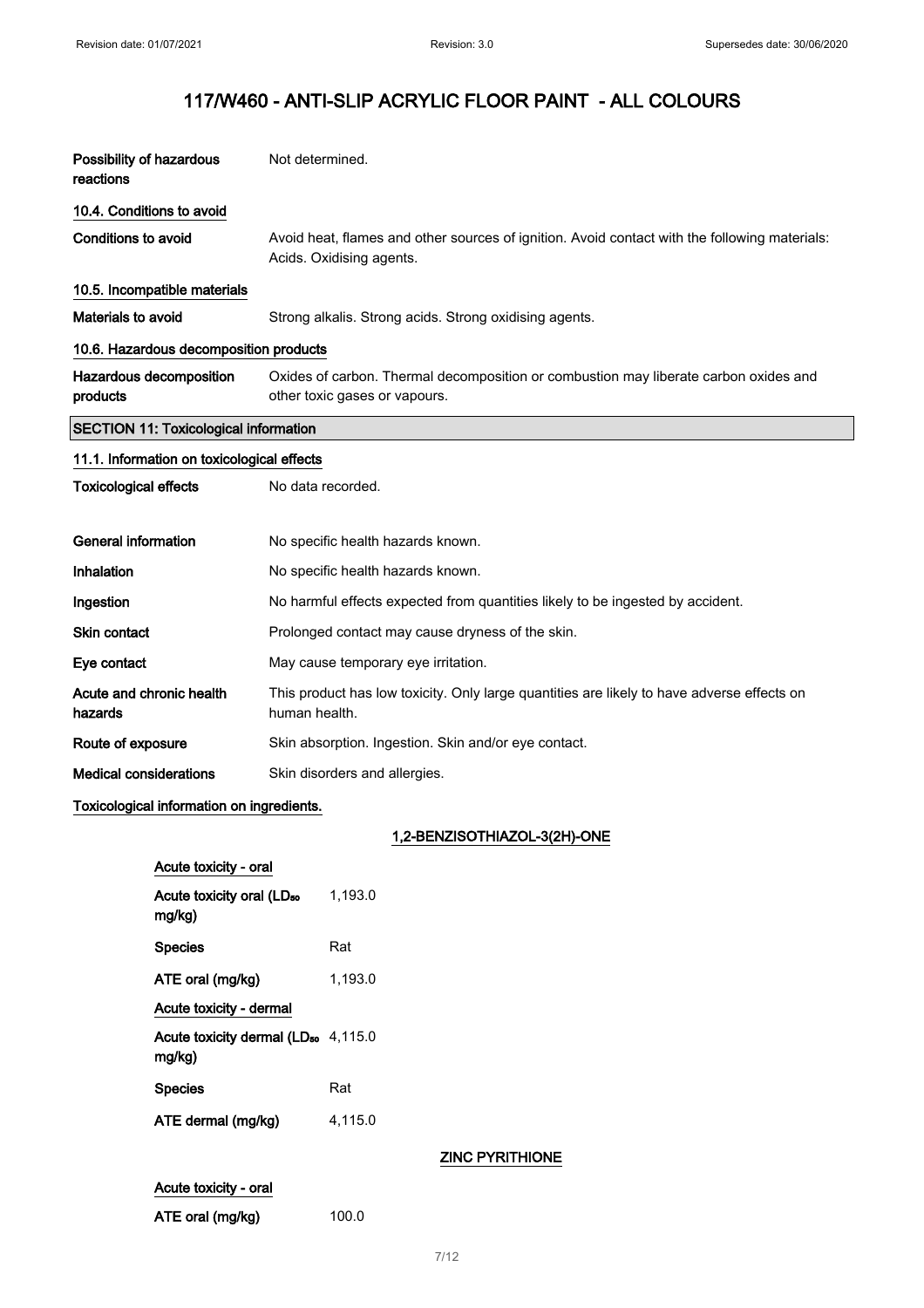# 117/W460 - ANTI-SLIP ACRYLIC FLOOR PAINT - ALL COLOURS

|                | Acute toxicity - dermal                                   |                                                                                                      |
|----------------|-----------------------------------------------------------|------------------------------------------------------------------------------------------------------|
|                | Acute toxicity dermal (LD <sub>50</sub> 2,000.0<br>mg/kg) |                                                                                                      |
|                | <b>Species</b>                                            | Rat                                                                                                  |
|                | Skin corrosion/irritation                                 |                                                                                                      |
|                | Animal data                                               | Not irritating.                                                                                      |
|                | Respiratory sensitisation                                 |                                                                                                      |
|                | <b>Respiratory sensitisation</b>                          | Not sensitising.                                                                                     |
|                | Skin sensitisation                                        |                                                                                                      |
|                | <b>Skin sensitisation</b>                                 | Not sensitising.                                                                                     |
|                | Carcinogenicity                                           |                                                                                                      |
|                | Carcinogenicity                                           | There is no evidence that the product can cause cancer.                                              |
|                | Specific target organ toxicity - repeated exposure        |                                                                                                      |
|                |                                                           | STOT - repeated exposure Not classified as a specific target organ toxicant after repeated exposure. |
|                |                                                           | Reaction mass of 5-chloro-2-methyl-2H-isothiazol-3-one and 2-methyl-2H-isothiazol-3-one (3:1)        |
|                | Acute toxicity - oral                                     |                                                                                                      |
|                | ATE oral (mg/kg)                                          | 100.0                                                                                                |
|                | Acute toxicity - dermal                                   |                                                                                                      |
|                | ATE dermal (mg/kg)                                        | 50.0                                                                                                 |
|                | Acute toxicity - inhalation                               |                                                                                                      |
|                | <b>ATE inhalation (vapours</b><br>mg/l)                   | 0.5                                                                                                  |
|                | <b>SECTION 12: Ecological information</b>                 |                                                                                                      |
| Ecotoxicity    |                                                           | There are no data on the ecotoxicity of this product.                                                |
| 12.1. Toxicity |                                                           |                                                                                                      |
|                | Ecological information on ingredients.                    |                                                                                                      |
|                |                                                           | <b>BRONOPOL (INN)</b>                                                                                |
|                | Acute aquatic toxicity                                    |                                                                                                      |
|                | $LE(C)$ <sub>50</sub>                                     | $0.01 < L(E)C50 \le 0.1$                                                                             |
|                | M factor (Acute)                                          | 10                                                                                                   |
|                | Chronic aquatic toxicity                                  |                                                                                                      |
|                | M factor (Chronic)                                        | 1                                                                                                    |
|                |                                                           | 1,2-BENZISOTHIAZOL-3(2H)-ONE                                                                         |
|                | Acute aquatic toxicity                                    |                                                                                                      |
|                | $LE(C)$ 50                                                | $0.1 < L(E)C50 \le 1$                                                                                |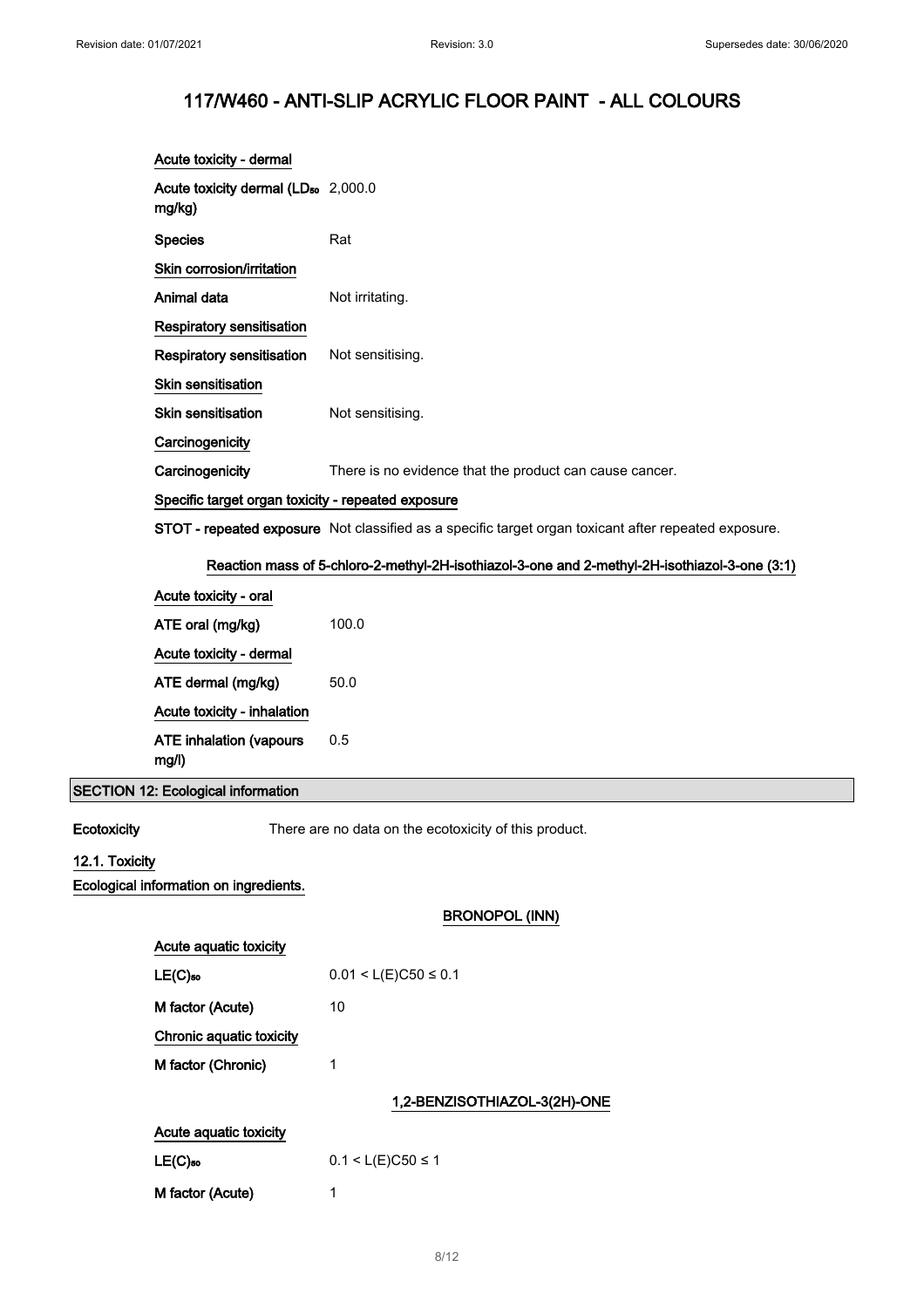| Acute toxicity - fish                                                      | LC <sub>50</sub> , 96 hours: 2.18 mg/l, Oncorhynchus mykiss (Rainbow trout)                   |  |
|----------------------------------------------------------------------------|-----------------------------------------------------------------------------------------------|--|
| Acute toxicity - aquatic<br>invertebrates                                  | EC <sub>50</sub> , 48 hours: 2.94 mg/l, Daphnia magna                                         |  |
| Acute toxicity - aquatic<br>plants                                         | EC <sub>50</sub> , 72 hours: 0.11 mg/l, Pseudokirchneriella subcapitata                       |  |
|                                                                            | <b>ZINC PYRITHIONE</b>                                                                        |  |
| Acute aquatic toxicity                                                     |                                                                                               |  |
| $LE(C)$ 50                                                                 | $0.1 < L(E)C50 \le 1$                                                                         |  |
| M factor (Acute)                                                           | 1                                                                                             |  |
| Acute toxicity - fish                                                      | LC50, ~ 96 hours: 0.0026 mg/l, Pimephales promelas (Fat-head Minnow)                          |  |
| Acute toxicity - aquatic<br>invertebrates                                  | EC <sub>50</sub> , ~ 48 hours: 0.0082 mg/l, Daphnia magna                                     |  |
| Acute toxicity - aquatic<br>plants                                         | EC <sub>50</sub> , 96 hours: 0.0012 mg/l, Marinewater algae                                   |  |
| Chronic aquatic toxicity                                                   |                                                                                               |  |
| M factor (Chronic)                                                         | 1                                                                                             |  |
|                                                                            | Reaction mass of 5-chloro-2-methyl-2H-isothiazol-3-one and 2-methyl-2H-isothiazol-3-one (3:1) |  |
| Acute aquatic toxicity                                                     |                                                                                               |  |
| $LE(C)$ <sub>50</sub>                                                      | $0.001 < L(E)C50 \le 0.01$                                                                    |  |
| M factor (Acute)                                                           | 100                                                                                           |  |
| Chronic aquatic toxicity                                                   |                                                                                               |  |
| M factor (Chronic)                                                         | 100                                                                                           |  |
| 12.2. Persistence and degradability                                        |                                                                                               |  |
| Persistence and degradability The product is expected to be biodegradable. |                                                                                               |  |
| Ecological information on ingredients.                                     |                                                                                               |  |
|                                                                            | <b>ZINC PYRITHIONE</b>                                                                        |  |
| Persistence and<br>degradability                                           | The product is readily biodegradable.                                                         |  |
| 12.3. Bioaccumulative potential                                            |                                                                                               |  |
| <b>Bioaccumulative potential</b>                                           | No data available on bioaccumulation.                                                         |  |
| Ecological information on ingredients.                                     |                                                                                               |  |
|                                                                            | <b>ZINC PYRITHIONE</b>                                                                        |  |
| Bioaccumulative potential                                                  | BCF: 50,                                                                                      |  |
| <b>Partition coefficient</b>                                               | log Pow: 0.93                                                                                 |  |
| 12.4. Mobility in soil                                                     |                                                                                               |  |

Mobility **The product contains substances**, which are water soluble and may spread in water systems.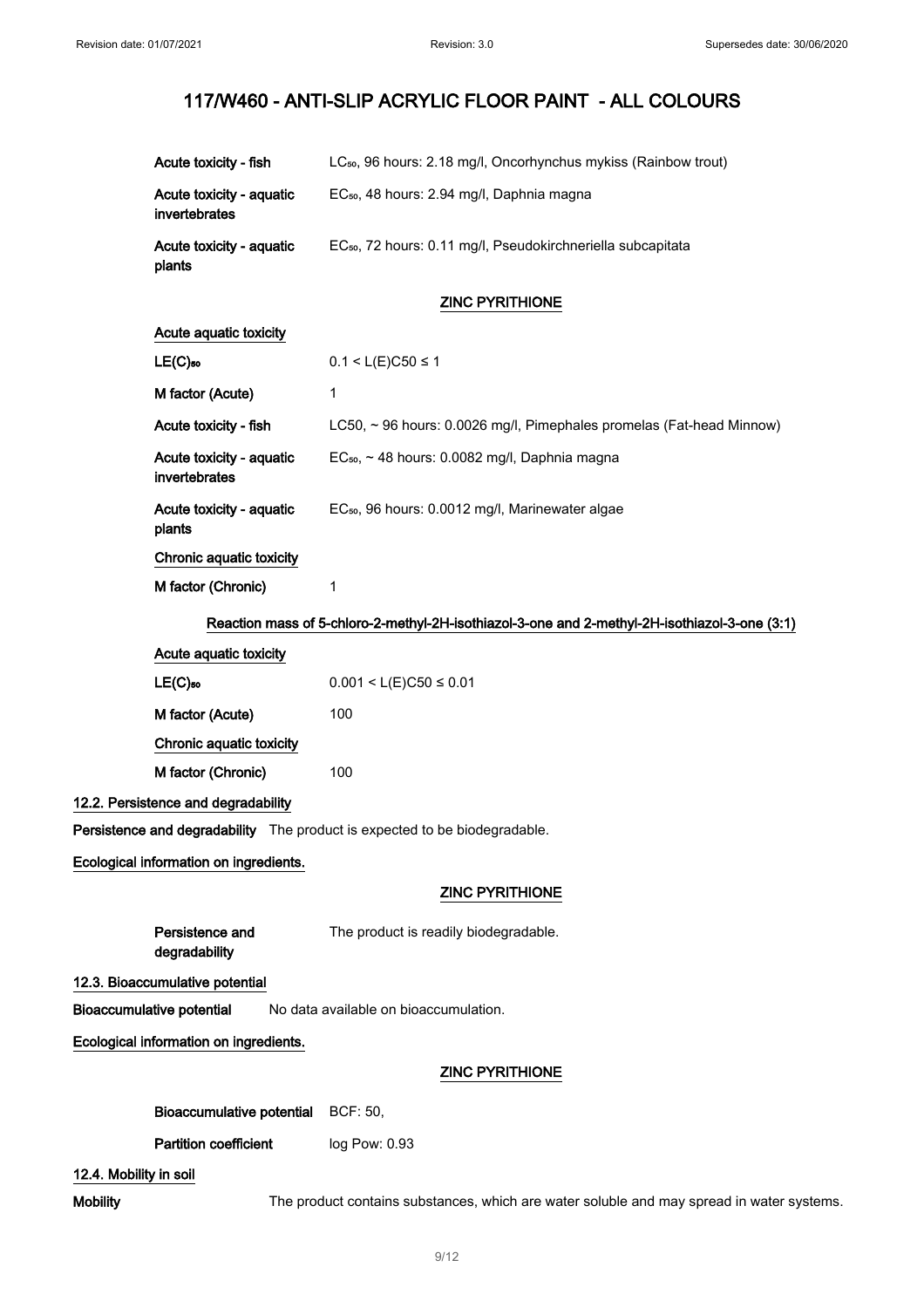### 12.5. Results of PBT and vPvB assessment

Results of PBT and vPvB assessment This product does not contain any substances classified as PBT or vPvB.

#### Ecological information on ingredients.

### ZINC PYRITHIONE

Results of PBT and vPvB assessment This substance is not classified as PBT or vPvB according to current EU criteria.

#### 12.6. Other adverse effects

Other adverse effects Not determined.

### SECTION 13: Disposal considerations

#### 13.1. Waste treatment methods

General information **Avoid the spillage or runoff entering drains**, sewers or watercourses. Waste should be treated as controlled waste. Dispose of waste to licensed waste disposal site in accordance with the requirements of the local Waste Disposal Authority. Disposal methods **Avoid the spillage or runoff entering drains**, sewers or watercourses. Waste class When this coating, in its liquid state, as supplied, becomes a waste, it is categorised as nonhazardous waste, with code 08 01 12 (WATER BASED LIQUID WASTE). Part used containers, not drained and/or rigorously scraped out and containing dry residues of the supplied coating, are categorised as non-hazardous waste, with code 08 01 12 (WATER BASED LIQUID WASTE). If mixed with other wastes, the above waste code may not be applicable. Used containers, drained and/or rigorously scraped out and containing dry

(plastic packaging) or 15 01 04 (metal packaging).

### SECTION 14: Transport information

General The product is not covered by international regulations on the transport of dangerous goods (IMDG, IATA, ADR/RID).

residues of the supplied coating, are categorised as non-hazardous waste, with code 15 01 02

### 14.1. UN number

Not applicable.

### 14.2. UN proper shipping name

Not applicable.

#### 14.3. Transport hazard class(es)

Not applicable.

### 14.4. Packing group

Not applicable.

### 14.5. Environmental hazards

Environmentally hazardous substance/marine pollutant No.

#### 14.6. Special precautions for user

No information required.

### 14.7. Transport in bulk according to Annex II of MARPOL and the IBC Code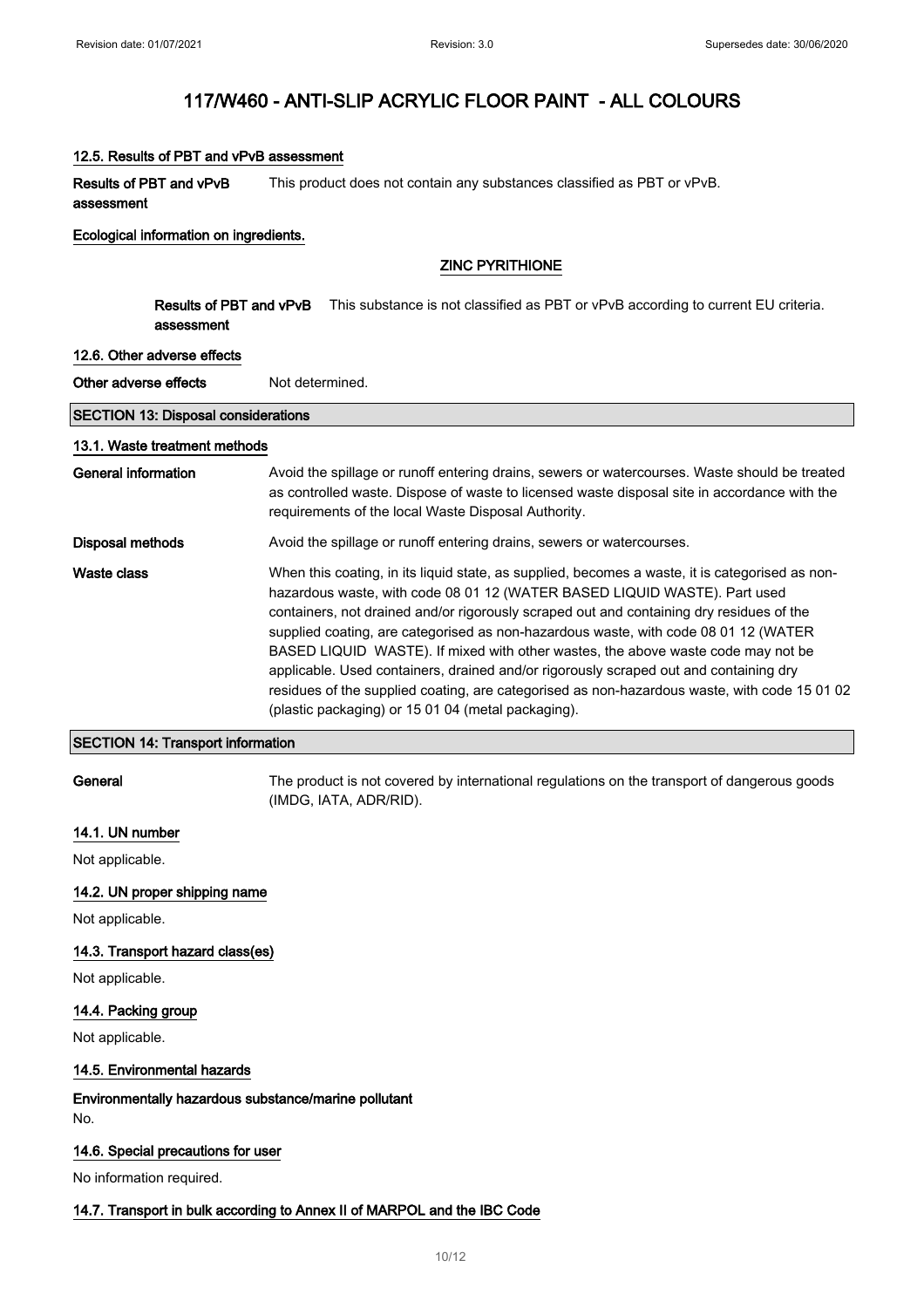### Transport in bulk according to Not applicable. Annex II of MARPOL 73/78 and the IBC Code

### SECTION 15: Regulatory information

# 15.1. Safety, health and environmental regulations/legislation specific for the substance or mixture

| <b>National regulations</b> | The Control of Substances Hazardous to Health Regulations 2002 (SI 2002 No. 2677) (as<br>amended).                                                                                                                                                                                                                                                                                                         |
|-----------------------------|------------------------------------------------------------------------------------------------------------------------------------------------------------------------------------------------------------------------------------------------------------------------------------------------------------------------------------------------------------------------------------------------------------|
| <b>EU</b> legislation       | Regulation (EC) No 1907/2006 of the European Parliament and of the Council of 18<br>December 2006 concerning the Registration, Evaluation, Authorisation and Restriction of<br>Chemicals (REACH) (as amended).<br>Regulation (EC) No 1272/2008 of the European Parliament and of the Council of 16<br>December 2008 on classification, labelling and packaging of substances and mixtures (as<br>amended). |
| Guidance                    | Workplace Exposure Limits EH40.                                                                                                                                                                                                                                                                                                                                                                            |

### 15.2. Chemical safety assessment

No chemical safety assessment has been carried out.

### SECTION 16: Other information

| Abbreviations and acronyms<br>used in the safety data sheet | ATE: Acute Toxicity Estimate.<br>ADR: European Agreement concerning the International Carriage of Dangerous Goods by<br>Road.<br>CAS: Chemical Abstracts Service.<br>DNEL: Derived No Effect Level.<br>GHS: Globally Harmonized System.<br>ICAO: Technical Instructions for the Safe Transport of Dangerous Goods by Air.<br>IMDG: International Maritime Dangerous Goods.<br>LD <sub>50</sub> : Lethal Dose to 50% of a test population (Median Lethal Dose).<br>PBT: Persistent, Bioaccumulative and Toxic substance.<br>REACH: Registration, Evaluation, Authorisation and Restriction of Chemicals Regulation<br>(EC) No 1907/2006.<br>PNEC: Predicted No Effect Concentration.<br>RID: European Agreement concerning the International Carriage of Dangerous Goods by<br>Rail.<br>SVHC: Substances of Very High Concern.<br>vPvB: Very Persistent and Very Bioaccumulative.<br>cATpE: Converted Acute Toxicity Point Estimate.<br>EC <sub>50</sub> : 50% of maximal Effective Concentration. |
|-------------------------------------------------------------|---------------------------------------------------------------------------------------------------------------------------------------------------------------------------------------------------------------------------------------------------------------------------------------------------------------------------------------------------------------------------------------------------------------------------------------------------------------------------------------------------------------------------------------------------------------------------------------------------------------------------------------------------------------------------------------------------------------------------------------------------------------------------------------------------------------------------------------------------------------------------------------------------------------------------------------------------------------------------------------------------|
| <b>Classification abbreviations</b><br>and acronyms         | Aquatic Acute = Hazardous to the aquatic environment (acute)<br>Aquatic Chronic = Hazardous to the aquatic environment (chronic)<br>Asp. Tox. = Aspiration hazard<br>Carc. = Carcinogenicity<br>Eye Dam. = Serious eye damage<br>Eye Irrit. $=$ Eye irritation<br>Resp. Sens. = Respiratory sensitisation<br>Skin Irrit. = Skin irritation<br>Skin Sens. = Skin sensitisation<br>STOT SE = Specific target organ toxicity-single exposure<br>STOT RE = Specific target organ toxicity-repeated exposure                                                                                                                                                                                                                                                                                                                                                                                                                                                                                           |